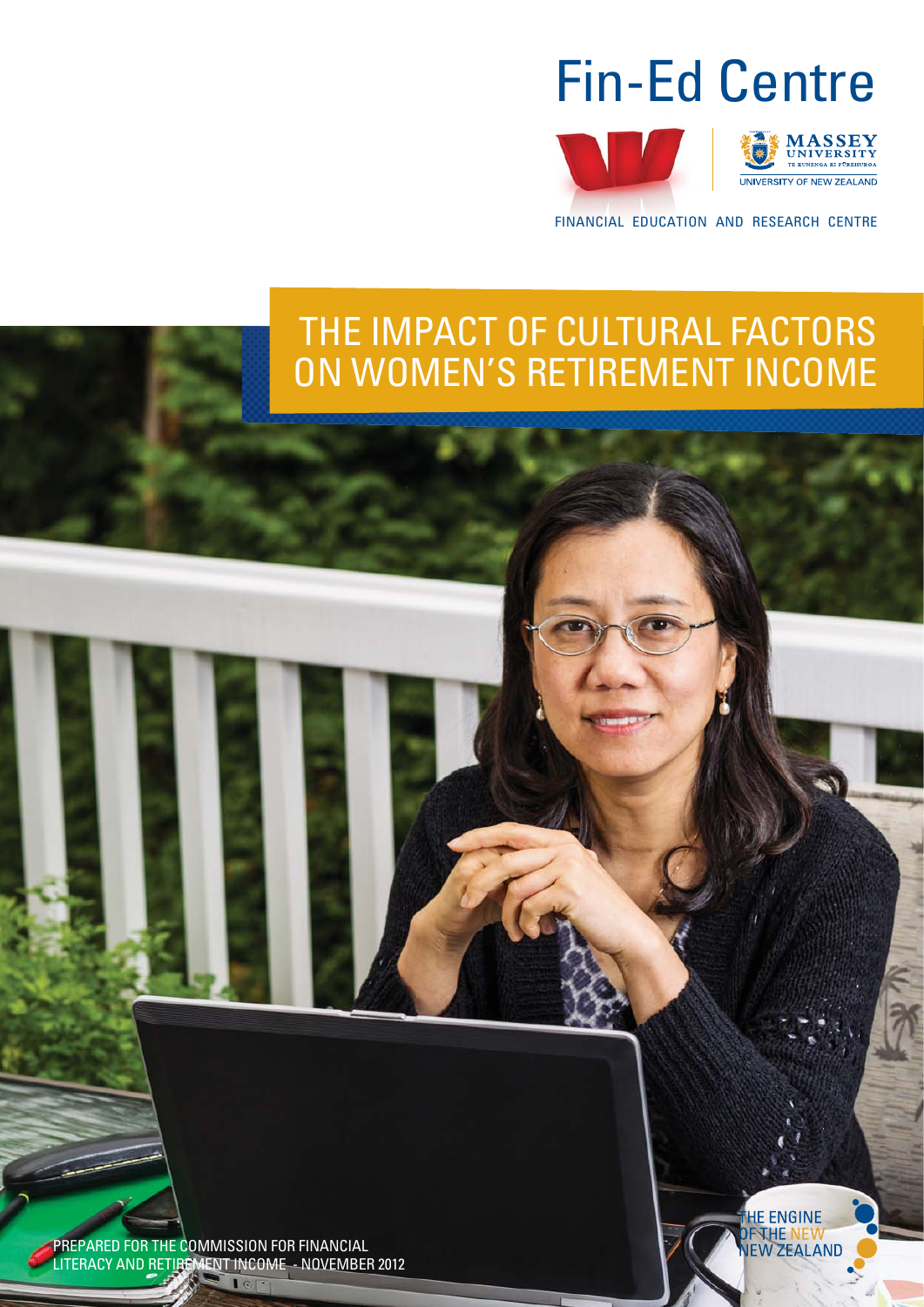# **CONTENTS**

| <b>Background</b>                                    | 3  |
|------------------------------------------------------|----|
| <b>Impact Of Cultural Factors &amp; Introduction</b> | 5  |
| <b>Key Findings</b>                                  | 5  |
| Who Participated In The Study                        | 6  |
| What Did The Study Involve                           | 6  |
| <b>Cultural Traditions</b>                           | 6  |
| A New Generation                                     | 7  |
| <b>Recommendations From The Participants</b>         | 8  |
| Conclusion                                           | 10 |
| <b>Bibliography</b>                                  | 10 |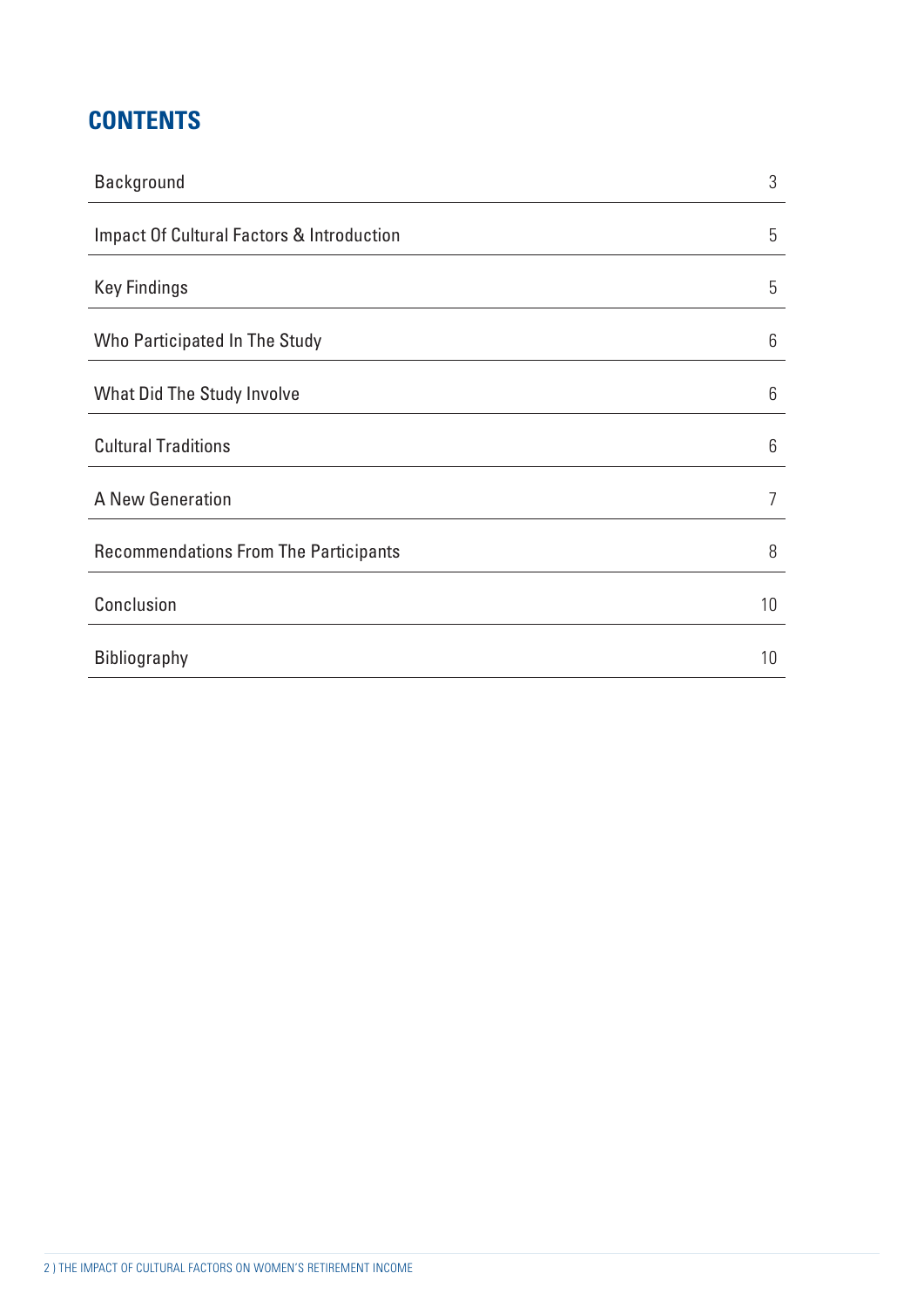### **BACKGROUND**

In July of this year, in an article titled Retire Rich: Planning for women, the author reiterated some of the well-accepted and well-researched notions about the state of retirement planning among women by summarising these as follows:

Life Freedom Index, a survey conducted by HDFC Life in association with ValueNotes reveals that only 13 per cent of urban women are extremely confident about the adequacy of their financial plan to meet all their lifetime needs. There is always an overconfidence bias in these surveys. This brings us to the larger question: are women planning for their retirement and why do they need to plan?

Empirical evidence suggests women have fewer working years and lesser time to save compared to their male counterparts. This is because of the traditional roles that women play in our society that leads to disruptions at certain stages in their careers. This leads to less time in workforce and sometimes, unfortunately, lower incomes.

Apart from the lower lifetime earning potential, women outlive men in India. These years have their costs; the resources must last longer to cover them. Also, women's genetic and biological makeup makes them vulnerable to medical and health situations that are unique. (Tripathy, 2012)

It is worth noting that majority of the research in this field has largely viewed retirement and retirement planning as a masculine activity; and woman has been portrayed as unconcerned and therefore ill-prepared for retirement. However, women's increasing representation in the workforce means that we must keep examining women's retirement plans, and the aspects of daily life that support them.

Dr Jack Noone looked at the responses provided by 2,277 working men and women from the New Zealand Health, Work and Retirement survey. His findings showed that people's expectations for their retirement were largely associated with how well financially prepared they were. However, women were still economically disadvantaged compared to men and this meant that they were not so well financially prepared. Retirement and retirement planning is now of greater concern for women who now are more likely to be single and responsible for their own finances. There needs to be a specific focus on women in promotions which encourage and assist financial preparations for the future.<sup>1</sup>

Women's financial wellbeing and net worth in retirement are influenced by a variety of contextual factors and by decisions women make during their life course.

New Zealand has a legal and policy framework in place to protect against discrimination, but gender gaps remain. These gender imbalances are generated through differences in men's and women's life experiences, particularly their work histories. Throughout their lifetimes, women tend to face more constraints than men in accumulating adequate wealth for retirement and on average, women's net worth is lower than men's. While New Zealand Superannuation offers a universal pension, life-long wealth accumulation impacts upon an individual or household's standard of living into retirement. Outcomes in retirement for women arise from the combined effects of their life-time income, longevity, savings behaviour, asset accumulation (including housing) and debt and its management.

<sup>1</sup> Noone,J. H., Stephens, C. & Alpass, F. M. (2010), 32(6), 715-738.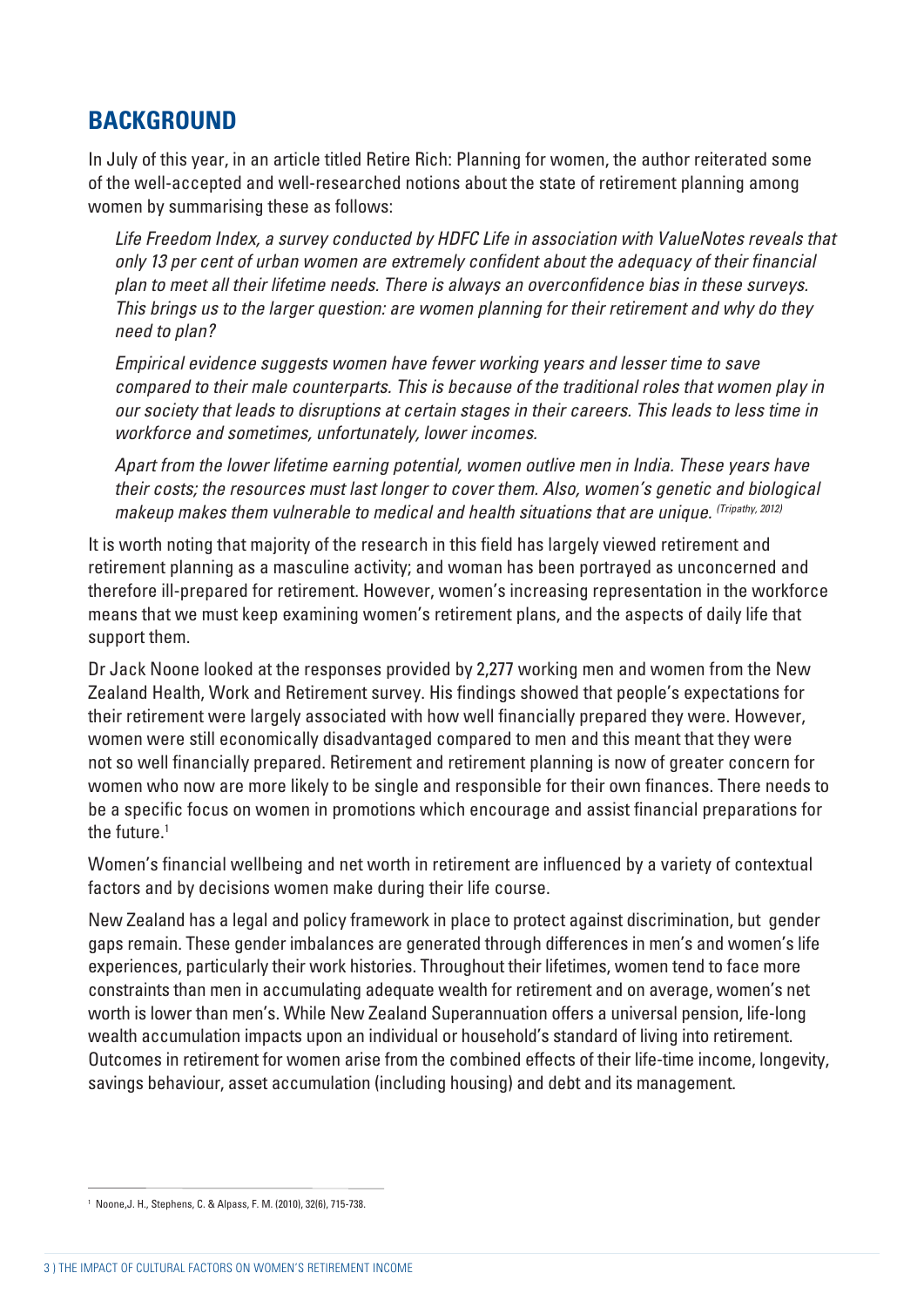Looking forward there is a risk that inequality of outcomes could be exacerbated with the increasing significance of KiwiSaver – a workplace-based savings scheme – for the retirement income of New Zealanders.

Based on preliminary research, the Commission for Financial Literacy and Retirement Income (CFLRI) has hypothesised ten factors thought most likely to carry risks of negative impact on women's financial wellbeing in retirement, and is working with the Treasury and Ministry of Women's Affairs to test these hypotheses.

The ten factors thought likely to carry risks of negative impact include:

- 1. the family, neighbourhood and community the woman was born into
- 2. education including subjects studied, specific training, paid work experience while studying and level of access to on-going training and professional development while in the workforce
- 3. visible and invisible structural factors in the workplace including pay structures and lack of flexibility that inhibit the promotion of women
- 4. paid work response to breaks in earning including attitudes to health conditions, timing of family formation, child bearing, elder care and other life-cycle choices
- 5. the ages at which women are most available to focus on paid employment and the nature of paid employment opportunities and earnings level, i.e. the ease and timing of entering and leaving the workforce (e.g. in specialist professions)
- 6. the nature of the household unit (e.g. solo parent households, the majority of which are headed by women) family formation, career development, support from marriage/partnership, other family, friends, whänau and the community
- 7. the endowment a women may have been provided with or may take away from a relationship breakup
- 8. the extent to which savings schemes address life cycle changes in a fully gender-neutral manner
- 9. level of home ownership and other asset accumulation, levels of debt and skills at debt management, net worth and retirement prospects taking into account greater average longevity for women
- 10. a variety of cultural and ethnic factors that may exacerbate disadvantages for women.

A number of research projects $^{\rm 2}$  examining these issues have been commissioned by the Commission for Financial Literacy and Retirement Income, and will feed into the wider review of retirement income policy to take place over the second half of 2012 and into 2013.

 $^2$  As reports on these projects become available, they will be placed on the Commission's website http://www.cflri.org.nz/files/file/Intro-for-website-4.pdf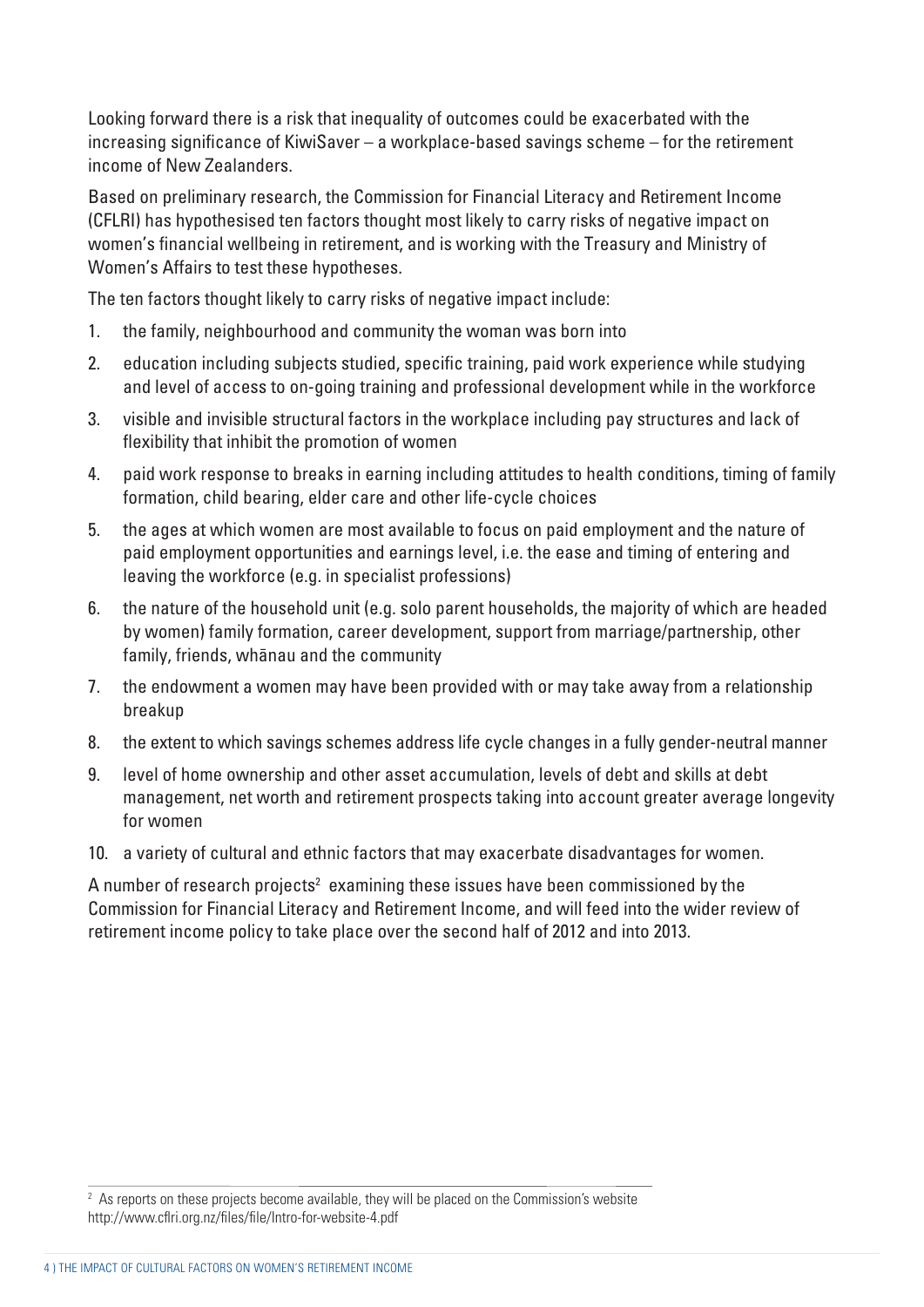# **THE IMPACT OF CULTURAL FACTORS ON WOMEN'S RETIREMENT INCOME**

#### **INTRODUCTION**

This paper relates to research that was commissioned to identify cultural and ethnic factors that might inhibit the ability of women to accumulate net worth. The research has been conducted by the Fin-Ed Centre, Massey University.

Many of the factors thought to disadvantage a woman's ability to accumulate net worth are universal. Issues such as pay structures, breaks in earning and single parenting are not the preserve of any culture. However, the financial well-being of ethnic women in New Zealand can also be affected by traditional values, roles and expectations. There is often a tension between these and "Western" ways of doing things, particularly in respect of retirement savings.

"Ethnic women" for this report are defined as 'women belonging to a social group that has a common national or cultural tradition' and for the purpose of this research includes women who have identified themselves from the Asian and Asia-Pacific background.

### **KEY FINDINGS**

Some women in the study have shown how they have adapted to living in New Zealand and have negotiated new ways of financially and emotionally investing in the well-being of their families as well as providing for their own financial security. These arrangements often reflect a mix of cultures - the traditional and the new, culture from homeland and culture from adopted land. For other women, having to meet traditional obligations as well as to meet the financial expectations of life in New Zealand places a heavy burden on their immediate and future financial security. Significant, common themes arising from the research were:

• Inter-generational change

The financial practices of all participants varied from those of their mothers, and the members of the next generation also have different expectations and obligations towards their parents' generation. These changes have the potential to leave women without the financial support in retirement they had expected.

• Intra-generational change

Increasing pressure for financial matters to be managed at the level of the family or the individual, rather than more collectively. Women born in New Zealand have added expectations placed on them  $-$  to be financially responsible, yet no appropriate financial knowledge is provided due to parent's own lack of such knowledge in some cases.

Participants in the study called for women from ethnic cultures to be more aware of their personal responsibility for accumulating net worth, to understand New Zealand law, in particular property law, and to have adequate levels of financial literacy. They talked about the need to include husbands, sons, brothers and parents in a conversation that renegotiated roles and expectations within the boundaries of agreed cultural values and financial realities. There was also a call to provide culturally appropriate investment schemes for women whose religions place limits on the manner in which they can invest - such as Islamic tradition.

"We do not need more financial information. We need financial wisdom to help us redefine our relationship to money and create lives in alignment with our deepest values." (Manisha Thakor, MoneyZen Wealth Management.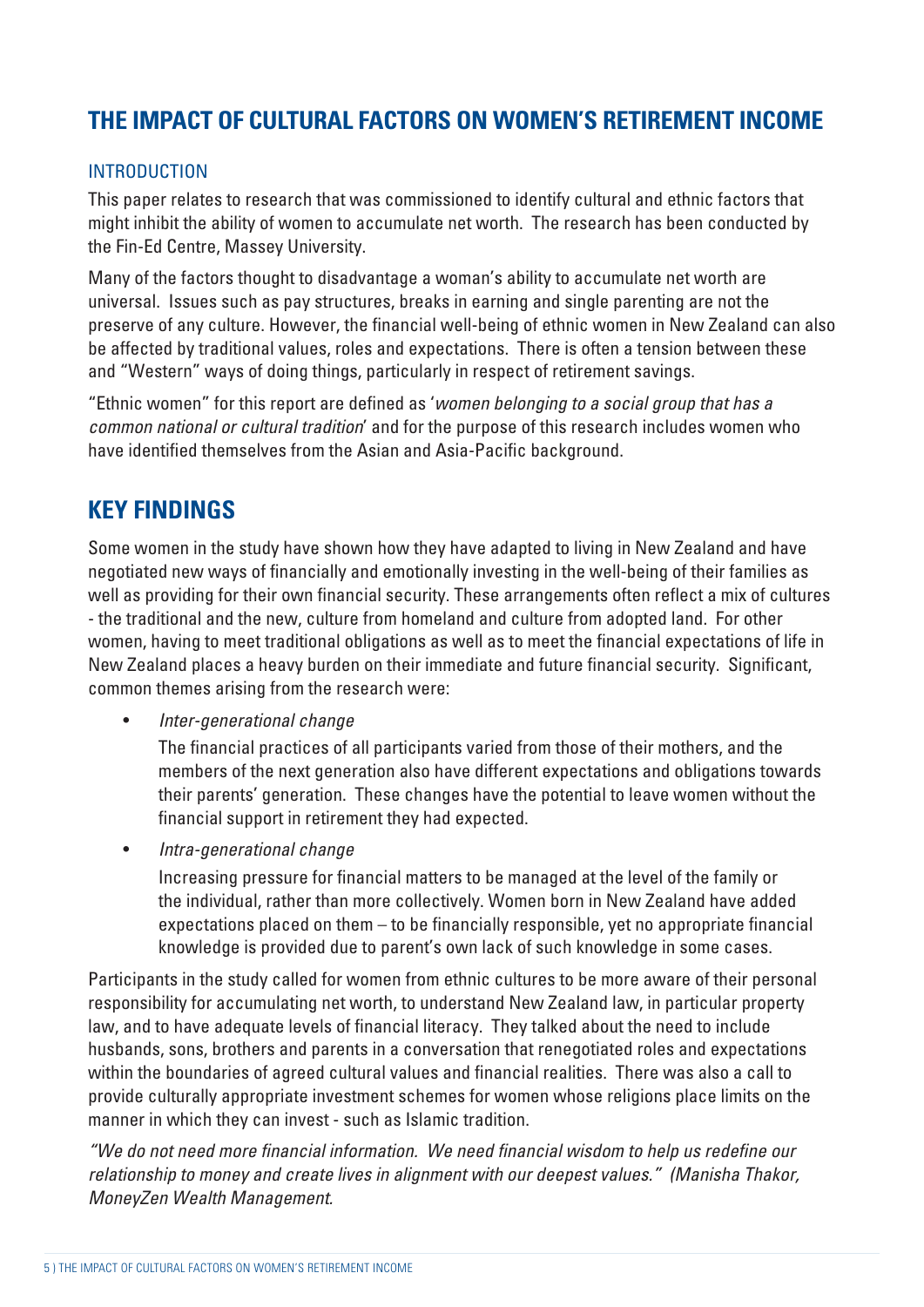# **WHO PARTICIPATED IN THE STUDY?**

Fourteen women participated in the study from Chinese, Chinese/Malaysian, Korean, Indian, Fijian/Indian, Philippines, Cook Island and Samoan cultural backgrounds. Twelve participants had migrated to New Zealand from their countries of origin. Two were New Zealand born. Three participants had parents from differing cultures. The age of participants ranged from 20-29 to 50-59.

### **WHAT DID THE STUDY INVOLVE?**

Two three-hour workshops were held in Wellington (2 September 2012) and Auckland (15 September 2012). The workshops were facilitated by Dr Pushpa Wood, Director, Fin-Ed Centre, Massey University. Two follow-up interviews were conducted with women who were unable to attend the workshops. In addition, some other women (seven in total) informally provided their views on the topic but did not really want to participate in a formal discussion.

# **CULTURAL TRADITIONS**

The women in the study reflected on the cultural traditions in which they had been raised. In the main, family and cultural roles and expectations were based on collective values. The following themes emerged within Asian cultures and the Indian diaspora.

- Women were expected to 'stretch the dollar' in the short term and as such were good 'day-today' cash managers;
- Women 'trusted their husbands' to provide for their financial security in retirement;
- Women invested in their children with an expectation that their children would care for them in their retirement;
- An 'unspoken' obligation being placed on women throughout their life;
- 'Me' vs. 'collective' wealth creation is encouraged;
- Women will sacrifice their own financial future for the family especially for the betterment of their children and grandchildren; and
- 'Giving' to family and friends is norm, not an exception

In some cultures it was traditional for women to receive an endowment of cash or assets at marriage but it was reported that these personal assets were often depleted to maintain the household.

One participant referred to her parents' practice of having separate financial accounts and that this was a typical custom in Chinese culture. However, it was not explored whether this is still the case if a female partner is not earning an income.

Pacific participants talked about a financial inter-dependency between family and community. In the Filipino culture, 'everything is joint in marriage. We prepare for both of us together. There is no divorce in Philippines which is why we don't make individual financial plans.'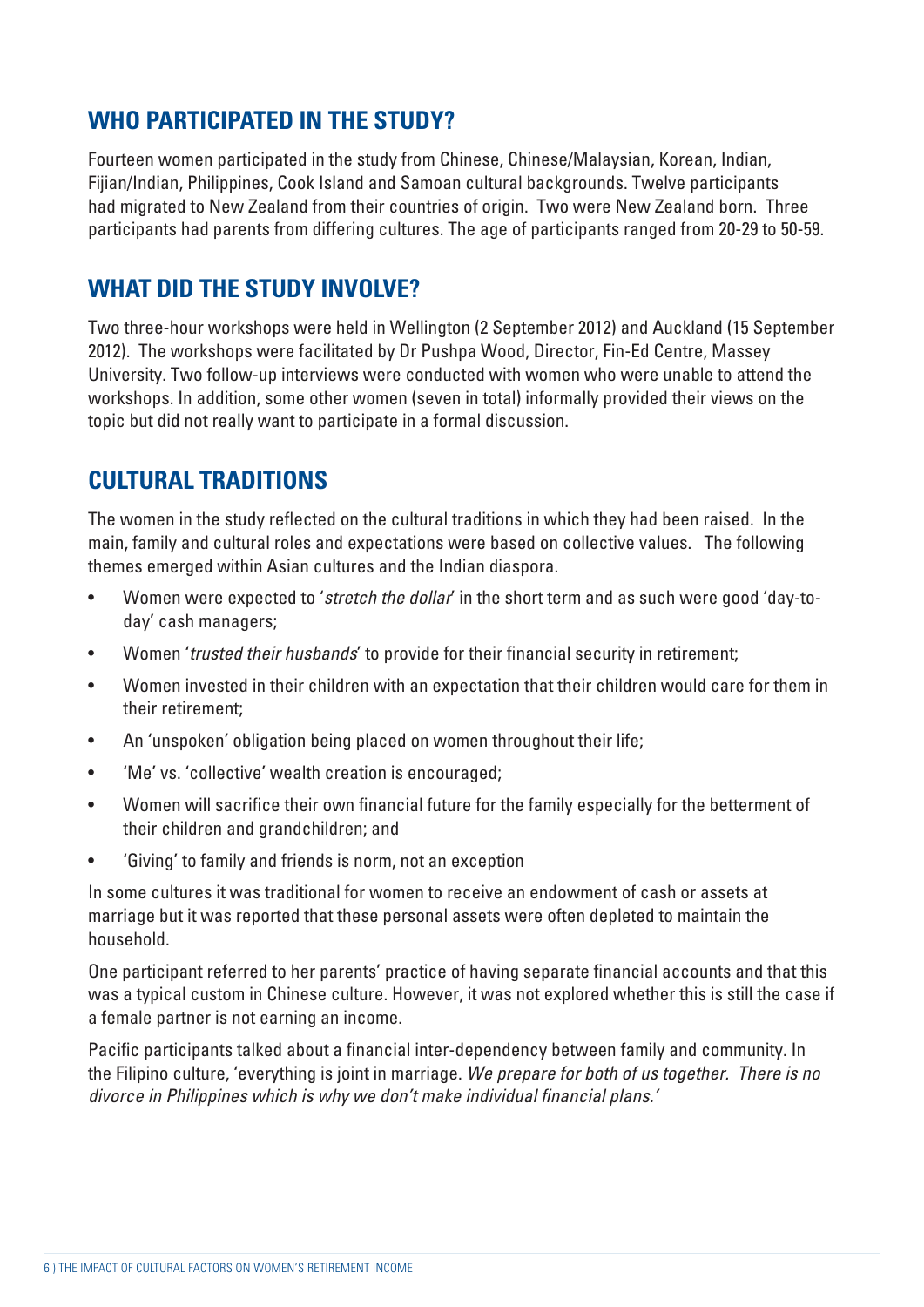# **A NEW GENERATION**

Whether new to New Zealand or New Zealand born, the financial management practices of all participants in the study varied from that of their mothers. To differing degrees, they reflect a mix of traditional practice and adaptation to life in New Zealand.

#### CULTURAL ADAPTATION

Most of the married women at the workshops worked together with their husbands to plan and maintain a budget though some described themselves as the 'controller' of the purse. 'When you come here, you get out of your comfort zone. You have to stand up for yourselves.'

They talked about a shift towards a level of '...self-interest.' 'In a changing environment despite my own culture, the western culture has crept in.' Children were being raised to be independent, 'My children are going to university. They will be on their own.' One woman said that 'we decided as a family not to donate (to church) above what we can afford.' In contrast, one woman felt that her cultural obligations disadvantaged her family - 'we budget to put money aside but then our culture is one where we welcome people into the home and often they just come in and help themselves. This is hard because if it is food for example that we have budgeted for over a week for our family, then this hurts us financially.'

This shift of focus towards some degree of 'self-interest' and away from traditional collective wealth creation and asset ownership is beginning to create certain amount of tension within some families, especially where new members are joining the family i.e. through marriage.

Most of the women are preparing to care for their parents or parent-in-law but felt that future generations may not take these responsibilities so seriously. In contrast, some of the women didn't want to be a burden on their own children 'I tell my grown-up children I don't expect them to look after me.'

#### FINANCIAL LITERACY

The savings practice of the women in the study was mainly influenced by their parents' own sound financial management  $-$  '*I had saving drilled into me'* - a trusted advisor or a damaging family event or experience from which they learnt to set goals for their own financial independence. 'Debt is something I hate. My parents think it is OK to go down to the money shop and not consider the consequences.'

Most of the women invested in Kiwi Saver or a superannuation scheme, or accumulated wealth in accordance with their religious law<sup>3</sup>. Some of the single women talked about saving so that '*I can* care for my parents' or 'make investments for the future in case I get married.'

In addition to securing an adequate income in retirement, the women who saved were confident that their net worth would sustain them should something unforeseen occur in the short term.

<sup>3</sup> Central to Islamic banking and finance is an understanding of the importance of risk sharing as part of raising capital and the avoidance of riba (usury) and gharar (risk or uncertainty). Islamic law views lending with interest payments as a relationship that favors the lender, who charges interest at the expense of the borrower. Because Islamic law views money as a measuring tool for value and not an "asset" in itself, it requires that one should not be able to receive income from money (for example, interest or anything that has the genus of money) alone. Deemed riba (literally an increase or growth), such practice is proscribed under Islamic law ( haram, which means prohibited), as it is considered usurious and exploitative. By contrast, Islamic banking exists to further the socio-economic goals of Islam. http://www.rediff.com/money/2007/may/14forbes1.htm (downloaded 20 Sept 2012)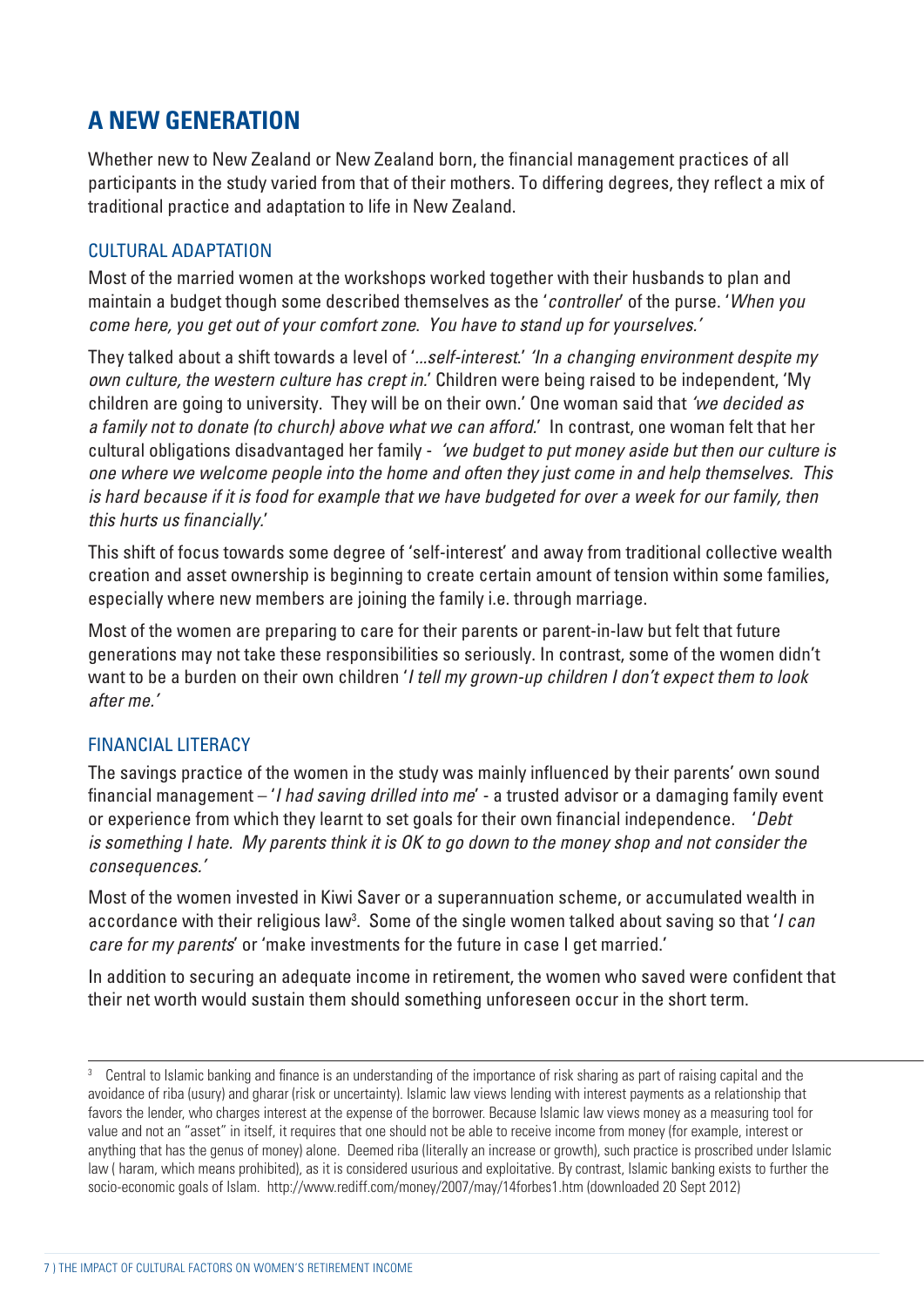Those who did not have saving plans for retirement described themselves as 'not a good saver as I love the good things in life' or did not regard retirement as needing attention in the short term. 'We focus on travel rather than savings as we feel we have a long way to go before we retire'. One woman said that should she become single 'insurance will cover me if he dies. If he leaves me, no I will not be in a comfortable financial situation at all.'

#### A NATURE OF CONSTANT GIVING

Most of the women in the study were volunteers within their own cultural communities and the wider society. While the nature of giving is a traditional expectation and best described in positive terms, some of the women felt that unless they are contributing financially their giving is not valued and to some degree their giving disadvantaged them financially.

'I feel as women we are always giving.'

'My downfall has been the helping side.'

'If my children come to me for money I always will pay even if my account is in overdraft. I feel it is hard to say no.'

'I am forever cooking and helping out not my grown up children but their friends as well! What can you do when they turn up, you just smile and cope!'

'With my legal background, I am not utilising this, why is that? I do voluntary things but it it was a man, they would be charging ahead.'

One participant felt that women needed to realise that 'when they give, they're depleting their own resources.'

In situations where women were excluded from being active in financial planning this seemed likely to be due to a traditional definition of roles between husband and wife or an imbalance of power within the marriage.

# **RECOMMENDATIONS FROM THE PARTICIPANTS**

#### AWARENESS

Some of the women in the study showed how they had come to understand cultural differences regarding financial management and adapted accordingly. It was felt that other ethnic women 'didn't know the questions to ask about money.' It was recommended that they receive education to raise their levels of awareness, that the financial sector needs to 'hammer life stages thinking' encouraging such questions as 'how much money do I need in retirement' and 'how can I sustain myself should circumstances change in the short term?

#### PERSONAL RESPONSIBILITY

In conjunction with levels of awareness is the need for a woman to take personal responsibility for the accumulation of her own net worth. This concept will be challenging for those who see their role as a giver. Women need to balance their giving with a level of self-interest – 'to put themselves first', 'to learn to protect their assets.' As one woman stated, 'If you can't make the changes yourself then make your gift to teach your children how to financially survive.'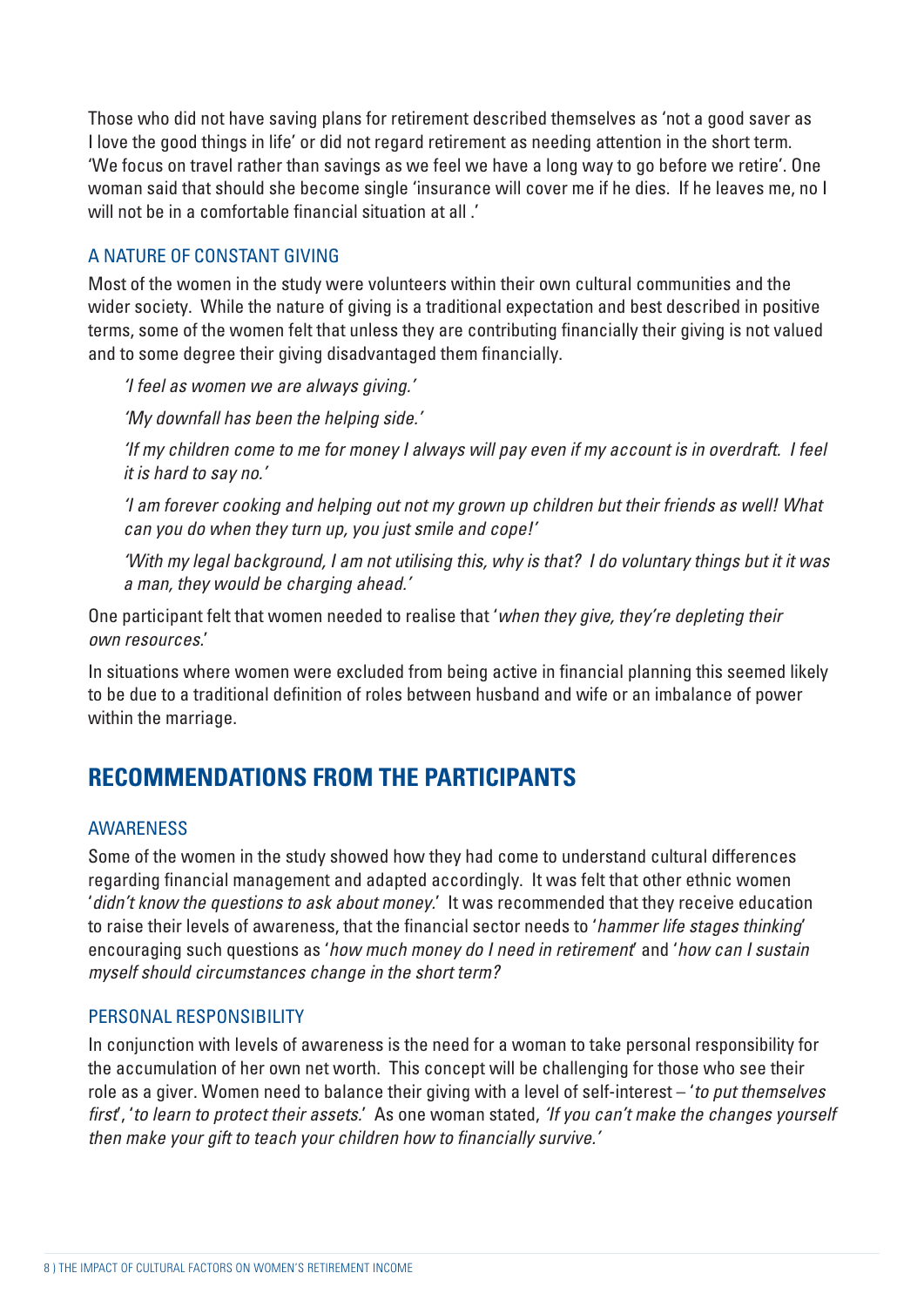#### CULTURAL NEGOTIATION

In ethnic communities, a woman's upbringing is strongly influenced by the male members of the family (fathers, brothers, husbands and sons). Any change to women's roles and expectations in terms of financial management will challenge cultural values. 'It's fantastic if a new migrant woman gets education but I also think the husband needs advice. If we empower only women it may rock the relationships. We need to work with both genders.'

However, it was pointed out by some women that there is also a need for some gender specific financial literacy programmes along with the 'whole of family' approach. It was evident that women felt that their male partners and sons also need to learn their responsibility towards empowering women. This could be done through some gender specific resources and programmes where they can be more open about discussing such matters. Separate workshops for men may offer an opportunity to explore some specific cultural and gender issues related to personal financial management.

#### CULTURALLY APPROPRIATE RESOURCES

Almost all the resources for future planning and especially retirement planning still focus on an 'individual' than a 'collective' wealth creation model. This sometimes puts the learning from such resources at odds with the inherent desire to work in a collaborative way. The notion of collective wealth creation and asset protection needs to be recognised while safeguarding individual financial security in the current environment these women are living in. This notion needs to be part of any future thinking when developing resources.

One of the suggestions made by some of the participants was to emphasise topics like saving for retirement, enduring power of attorney, protecting your assets and writing a will to safeguard the 50 plus generation of ethnic women. It would be really helpful if some resources are created which take into account of the rapidly changing demographics of Aotearoa and varying needs of the community groups than relying on 'generic' resources.

Further work to understand financial decision making processes within the households of ethnic women will help to understand future needs of this particular group and to target resources.